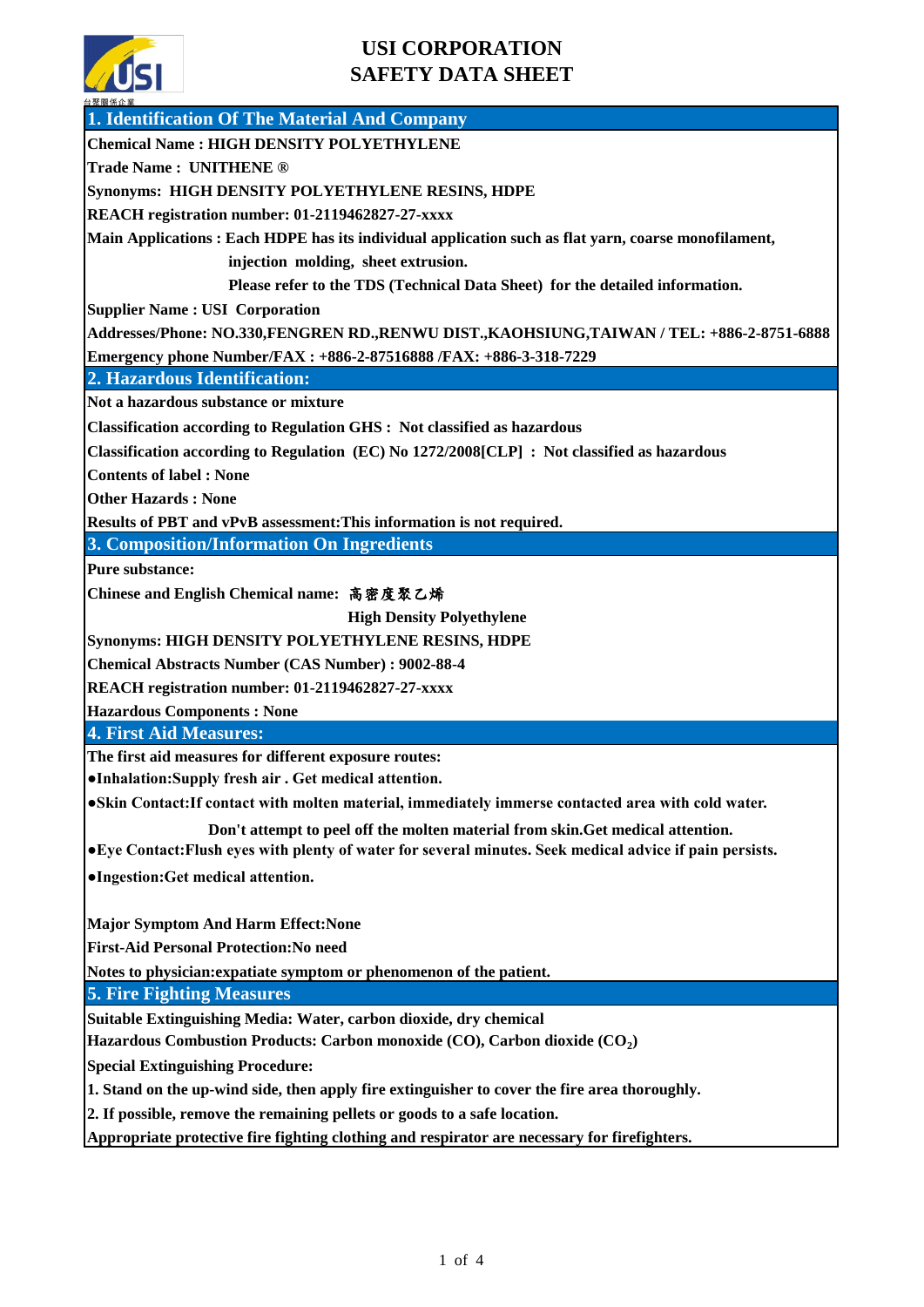

| 台聚關係企業                                                                                                                                           |                                                                                |                                                                                     |                   |  |  |
|--------------------------------------------------------------------------------------------------------------------------------------------------|--------------------------------------------------------------------------------|-------------------------------------------------------------------------------------|-------------------|--|--|
| <b>6. Accidental Release Measures</b>                                                                                                            |                                                                                |                                                                                     |                   |  |  |
| Personal Protection: It may be slippery.                                                                                                         |                                                                                |                                                                                     |                   |  |  |
|                                                                                                                                                  |                                                                                | Environmental Protection: Do not flush into surface water or sanitary sewer system. |                   |  |  |
| Methods For Cleaning Up: Stop leak and shovel into container for disposal.                                                                       |                                                                                |                                                                                     |                   |  |  |
| <b>7. Handling And Storage:</b>                                                                                                                  |                                                                                |                                                                                     |                   |  |  |
| Handling: Before using, read the Product Data Sheet. Use in well-ventilated area.                                                                |                                                                                |                                                                                     |                   |  |  |
| Storage: Keep in a dry, cool place. Do not store in heat or direct sunlight.                                                                     |                                                                                |                                                                                     |                   |  |  |
| Keep container tightly closed when not being used.                                                                                               |                                                                                |                                                                                     |                   |  |  |
| <b>Specific end uses: None</b>                                                                                                                   |                                                                                |                                                                                     |                   |  |  |
| <b>8. Exposure Control/Personal Protection</b>                                                                                                   |                                                                                |                                                                                     |                   |  |  |
| Engineering Control: Ventilated area to prevent accumulation of fumes.                                                                           |                                                                                |                                                                                     |                   |  |  |
| <b>Control Factor:</b>                                                                                                                           |                                                                                |                                                                                     |                   |  |  |
| •8 hours time average exposure limits/Short-term exposure limits/maximum exposure limits:                                                        |                                                                                |                                                                                     |                   |  |  |
|                                                                                                                                                  | PEL - Permissible exposure limit                                               |                                                                                     | <b>Regulation</b> |  |  |
| <b>TLV-TWA</b>                                                                                                                                   | No applicable data (8hr)                                                       |                                                                                     | <b>USA -OSHA</b>  |  |  |
| <b>TLV-STEL</b>                                                                                                                                  | No applicable data (15min)                                                     |                                                                                     | <b>USA-OSHA</b>   |  |  |
| <b>TLV-C</b>                                                                                                                                     | No applicable data                                                             |                                                                                     | <b>USA -OSHA</b>  |  |  |
|                                                                                                                                                  | Environmental exposure controls: No special environmental precautions required |                                                                                     |                   |  |  |
| ·Biological standard: N/A                                                                                                                        |                                                                                |                                                                                     |                   |  |  |
| <b>Personal Protection Equipment:</b>                                                                                                            |                                                                                |                                                                                     |                   |  |  |
| ●Respiratory Protection: Use dust-proof mask.                                                                                                    |                                                                                |                                                                                     |                   |  |  |
|                                                                                                                                                  |                                                                                |                                                                                     |                   |  |  |
| ●Hand Protection: Use rubber gloves. Use thermal resistant gloves, when needed.<br>● Eye Protection : Use safety goggles, when fumes is present. |                                                                                |                                                                                     |                   |  |  |
| Skin & Body Protection: Long sleeve coats and gloves to protect skin exposure.                                                                   |                                                                                |                                                                                     |                   |  |  |
|                                                                                                                                                  |                                                                                |                                                                                     |                   |  |  |
| <b>Hygiene Procedures: None</b>                                                                                                                  |                                                                                |                                                                                     |                   |  |  |
| 9. Physical And Chemical Properties / Characteristics                                                                                            |                                                                                |                                                                                     |                   |  |  |
| Appearance (physical static, color, etc): White<br><b>Solid pellets</b>                                                                          |                                                                                | Odor: negligible                                                                    |                   |  |  |
| Odor threshold: No data available                                                                                                                |                                                                                | Melting Point: $125 \sim 140$ °C                                                    |                   |  |  |
| <b>PH</b> value: Not applicable                                                                                                                  |                                                                                | <b>Boiling Point/Boiling Range: No data available</b>                               |                   |  |  |
| Flammability: No data available                                                                                                                  |                                                                                | Flash Point: >340 °C                                                                |                   |  |  |
| <b>Decomposition Temperature: No data available</b>                                                                                              |                                                                                | <b>Close Cup</b><br><b>Test Method:</b><br><b>Open Cup</b>                          |                   |  |  |
| Autoignition Temperature: 400 °C                                                                                                                 |                                                                                | <b>Exposure Limits: Not applicable</b>                                              |                   |  |  |
| <b>Vapor Pressure: Not applicable</b>                                                                                                            |                                                                                | <b>Vapor Density: Not applicable</b>                                                |                   |  |  |
| Density: $0.940 \sim 0.965$                                                                                                                      |                                                                                | <b>Solubility In Water: Insoluble</b>                                               |                   |  |  |
| Partition coefficient(n-octanol/water,iog Kow): No                                                                                               |                                                                                | <b>Evaporation rate: Not applicable</b>                                             |                   |  |  |
| data available                                                                                                                                   |                                                                                |                                                                                     |                   |  |  |
| 10. Stability And Reactivity:                                                                                                                    |                                                                                |                                                                                     |                   |  |  |
| Reactivity: Stable under normal conditions of handling, use and transportation                                                                   |                                                                                |                                                                                     |                   |  |  |
| <b>Stability: Stable</b>                                                                                                                         |                                                                                |                                                                                     |                   |  |  |
| <b>Special Conditions Of Hazardous Reaction: N/A</b>                                                                                             |                                                                                |                                                                                     |                   |  |  |
| Conditions To Avoid: Avoid heating above the recommended processing temperature.                                                                 |                                                                                |                                                                                     |                   |  |  |
|                                                                                                                                                  |                                                                                |                                                                                     |                   |  |  |
| Incompatibility: Might react with strong oxidant.                                                                                                |                                                                                |                                                                                     |                   |  |  |
| Hazardous Decomposition Products: Carbon monoxide (CO), Carbon dioxide (CO <sub>2</sub> ).                                                       |                                                                                |                                                                                     |                   |  |  |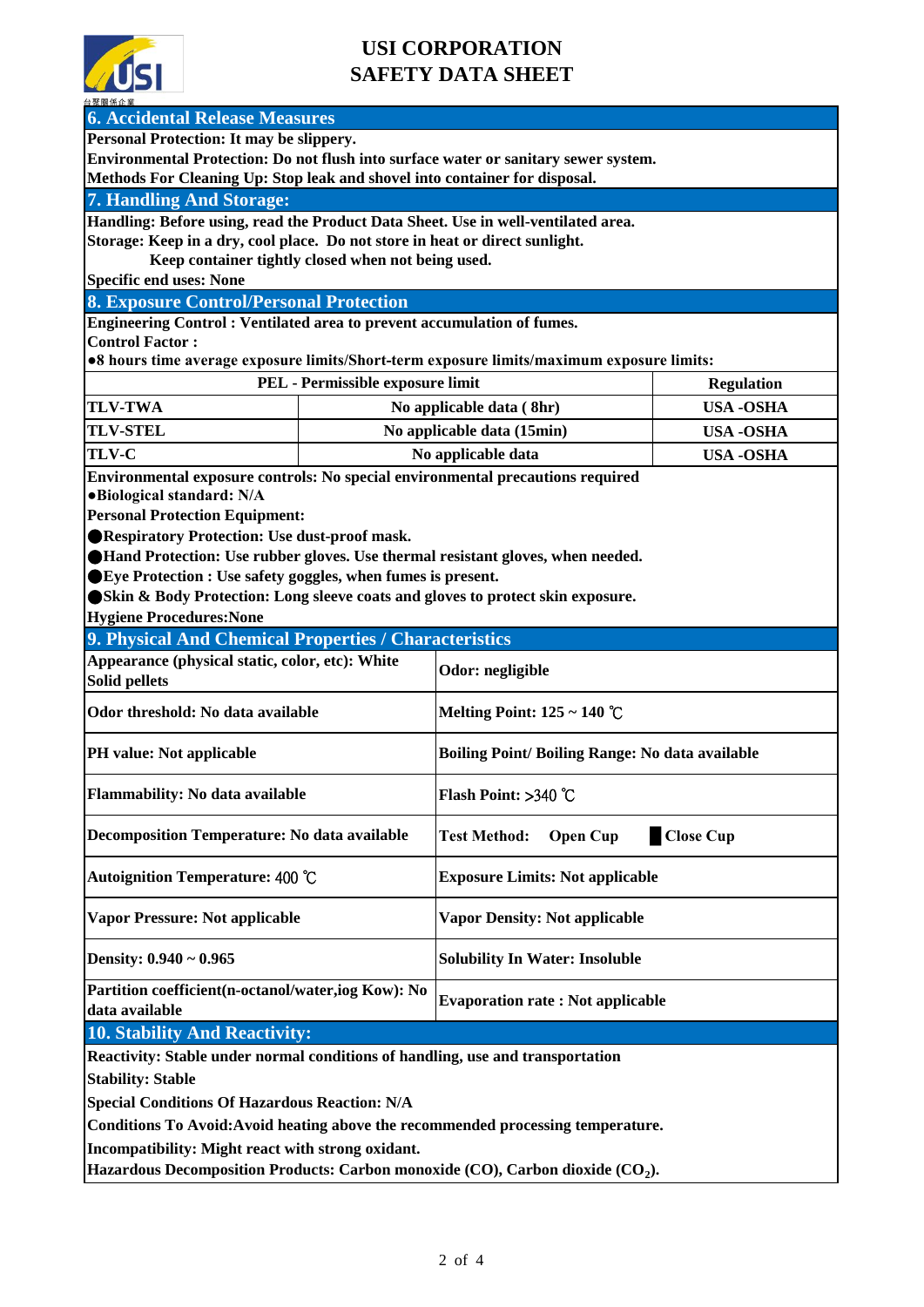

**11. Toxicological Information:**

**Routes of exposure : Skin, eyes, inhalation and ingestion**

**Immediate effects:**

**●Eye: Solid or dust may cause irritation or corneal injury due to mechanical action.** 

**●Inhalation :Dusts and vapors or fumes evolved during thermal processing may cause irritation to the respiratory system.**

**●Skin Contact: No skin irritation.**

**●Ingestion: Essentially non-toxic based on components.Unable to digest.** 

**Other :**

**Carcinogenicity : No data available**

**Acute toxicity: No data available**

**Chronic toxicity: No data available**

**12. Ecological Information**

**Ecological Toxicity: Difficult to biodegrade. It can be recycled with appropriate technologies.**

**Sustainable and De-toxic: hard to naturally degrade.**

**Ecologic Accumulation: None**

**Liquidity in Soil: None**

**Results of PBT and vPvB assessment : This information is not required.**

**Other poor Effect: Improper burning may generate hazardous gas.** 

**13. Disposal Information:**

**Disposal Information: Dispose of waste material at an approved waste incineration facility in accordance**

 **with applicable regulations.**

**14. Transport Information**

**The United Nations Number(UN-No): Not regulated** 

**The United Nations Shipping Name: Not regulated** 

**D.O.T. Hazard Class: Not regulated as a hazardous for transportation.** 

**Package Category: Not regulated** 

**Maritime Pollutants: Not regulated** 

**Special Transport Way And Note: Not regulated** 

**Transport in bulk according to Annex II of MARPOL73/78 and the IBC Code : Not applicable.**

**The General Rule for Classification and Hazard Communication of Chemicals (RIR-ADR**、**IMO**、**IATA**、 **IMDG**、**FS A11): Not regulated for transport.**

**15. Regulatory Information:**

**HIGH DENSITY POLYETHYLENE (CAS#9002-88-4) is listed in the following chemical inventories:**

**-Australian-AICS**

**-Canada-DSL**

**-Chinese lnventory of Existing Chemical Substances**

**-European EINECS are exempt from the listings,all monomers are listed.** 

**-Japan-ENCS**

**-New Zealand-NZIoC**

**-Philippines-PICCS**

**-USA-TSCA**

**-Taiwan - Taiwan's chemical substance inventory (TCSI)**